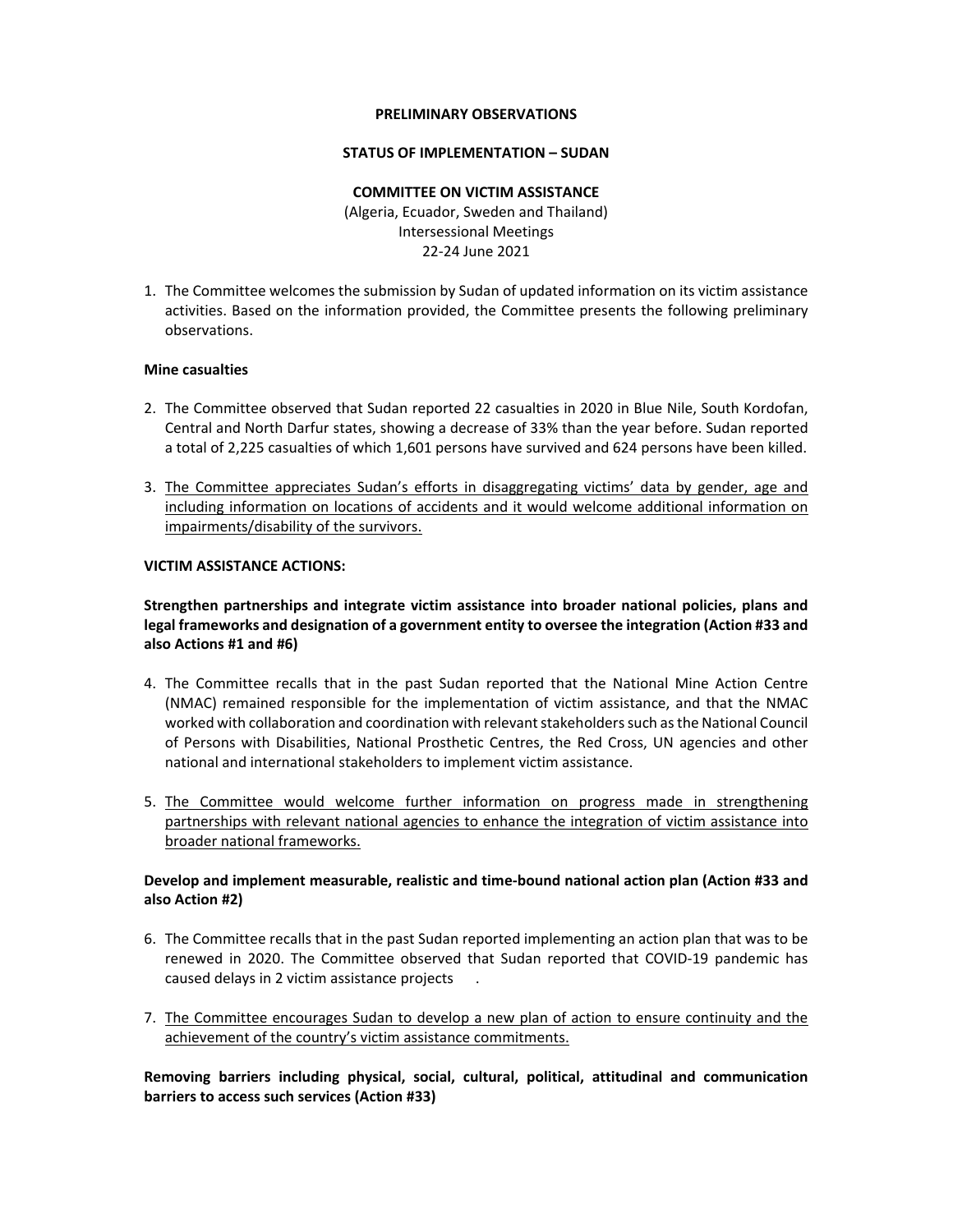- 8. The Committee recalls that in 2020 Sudan reported that regulations were enacted with regards to accessibility of public buildings and that a national standard was being implemented to increase accessibility of public transportation.
- 9. The Committee would welcome an update on progress in this regard, and information on efforts made to remove other kinds of barriers such as social, cultural, political, attitudinal and communication barriers.

# **Applying multi‐sectoral efforts to ensure that the needs and rights of mine victims are effectively addressed in line with the Convention on the Rights of Persons with Disabilities (Action #34)**

10.The Committee recalls that in 2020 Sudan reported cross‐governmental efforts to meet the needs of mine victims and that victim assistance efforts were aligned with the Convention on the Rights of Persons with Disabilities. The Committee would welcome an update in this regard.

# **Establish or strengthen of a centralised database / national information management system (Action #35 and also Action #9)**

- 11.The Committee recalls that in 2020 Sudan reported the existence of a centralised database on disabilities under the Supreme Council of Persons with Disabilities.
- 12.The Committee would welcome information on integration of the mine casualty data collected by the NMAC into the disability centralised database.

# **Access to first aid and ongoing emergency medical care (Action #36)**

- 13.The Committee recalls that in 2020 Sudan reported that limited first aid was available and that availably of such support was lacking in mined affected areas.
- 14.The Committee would welcome an update on efforts made in 2020 to address the shortages of first aid in mined areas.

## **Developing national referral mechanism (Action #37)**

- 15.The Committee recalls that in 2020 Sudan reported that a national referral mechanism was in place and that a national directory of services to be developed by the Ministry of Health, Supreme Council for Disabled Persons and Prosthetic Centre in coordination with NMAC.
- 16.The Committee would welcome an update on progress made in developing a national directory of services.

# **Access to rehabilitation services including physiotherapy, assistive devices and occupational therapy (Action #38)**

- 17. The Committee observed that Sudan reported that some 60 mine victims have benefited from rehabilitation and other supports during the first five months in 2021. The Committee recalls that in 2020 Sudan reported on availability of physical rehabilitation services bigger cities.
- 18.The Committee would welcome further information on efforts made in providing outreach rehabilitation service and on availability of assistive devices, physiotherapy, and occupational therapy.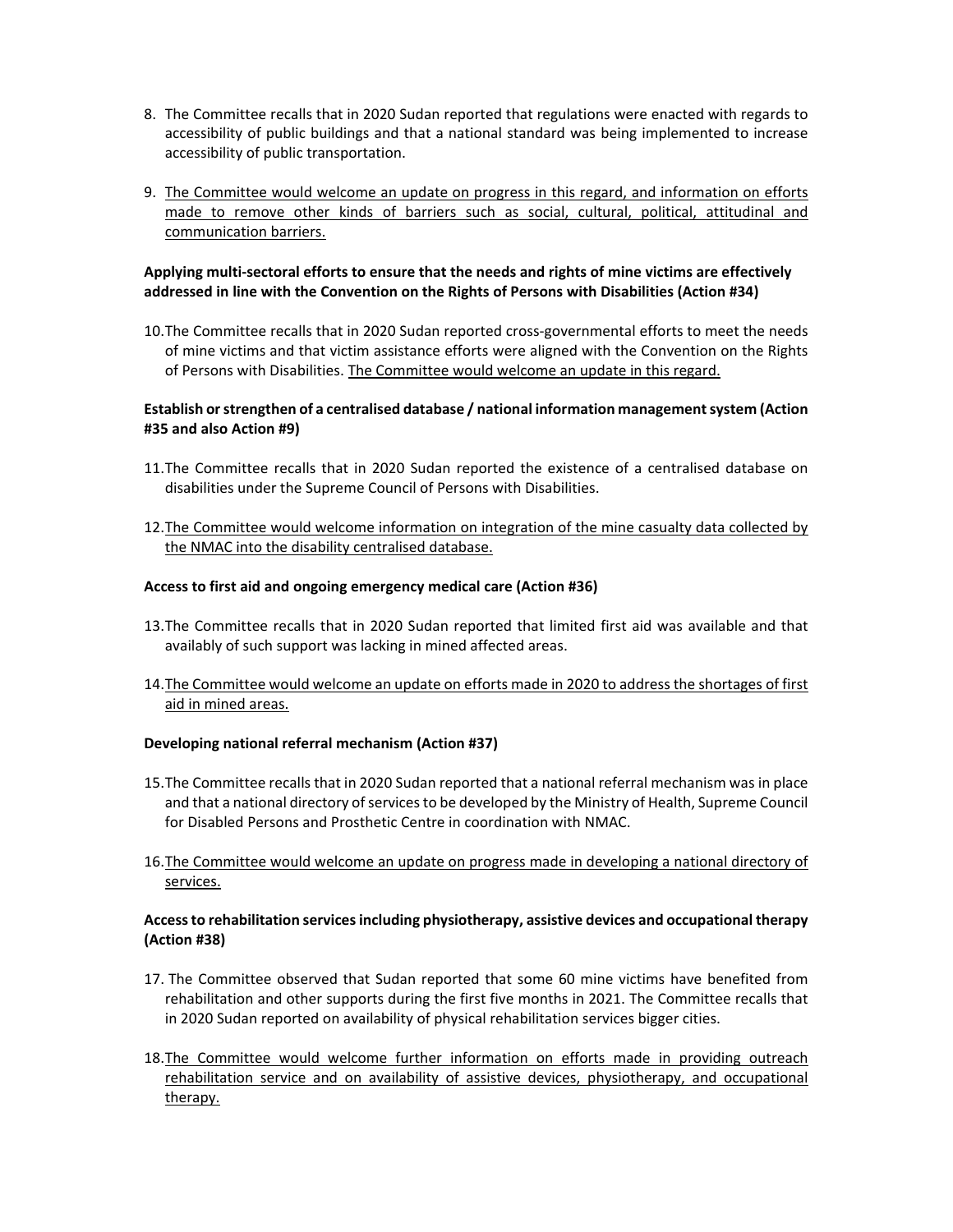#### **Access to psychological and psychosocial services including peer‐to‐peer support (Action #38)**

- 19.The Committee observed that Sudan reported providing psychological and other supports to some 60 mine victims during the first five months of 2021.
- 20.The Committee would welcome additional information on progress made in establishing or strengthening of peer-to-peer services within their national healthcare system.

#### **Access to social and economic inclusion services, including in rural and remote areas (Action #39)**

- 21. The Committee observed that Sudan reported that comprehensive support including social and economic assistance were provided to 85 persons between January and May 2021, with support of international cooperation.
- 22.The Committee would welcome additional information on efforts made in 2020 to increase mine victims' access to education, capacity‐building, employment referral services, microfinance institutions, business development services, rural development and social protection programmes, including in rural and remote areas.

## **Taking measure for safety and protection of mine survivors in situations of risks and emergencies (Action #40)**

- 23.The Committee recalls that in 2020 Sudan reported that the needs of persons with disabilities including mine survivors were integrated into a national disaster management policy.
- 24. The Committee would welcome further information on the special measures included in the national disaster management policy on safety and protection of mine survivors in situations of risk and emergencies, such as COVID‐19 pandemic.

## **Strengthening inclusion and participation of mine victims and their representative organisations in all matters that affect them (Action #41 and also Action #4)**

25.The Committee recalls that in 2020 Sudan reported that persons with disabilities including mine survivors are included in relevant national policies, plans and programmes. The Committee would welcome an update on progress made in this regard.

## **CROSS – CUTTING ACTIONS:**

# **Demonstrate high levels of national ownership, including […] by making financial and other commitments to implementation (Action #1)**

26.The Committee would welcome information on financial and other commitments the government of Sudan made in 2020 to implement victim assistance.

## **Ensure that the different needs and perspectives of women, girls, boys and men are considered (Action #3)**

27.The Committee observed that Sudan reported that gender equality and the diverse needs of the people who benefit from mine action have been taken into consideration in all mine action activities including victim assistance.

#### **Challenges in implementation of Victim Assistance Commitments (Action #8)**